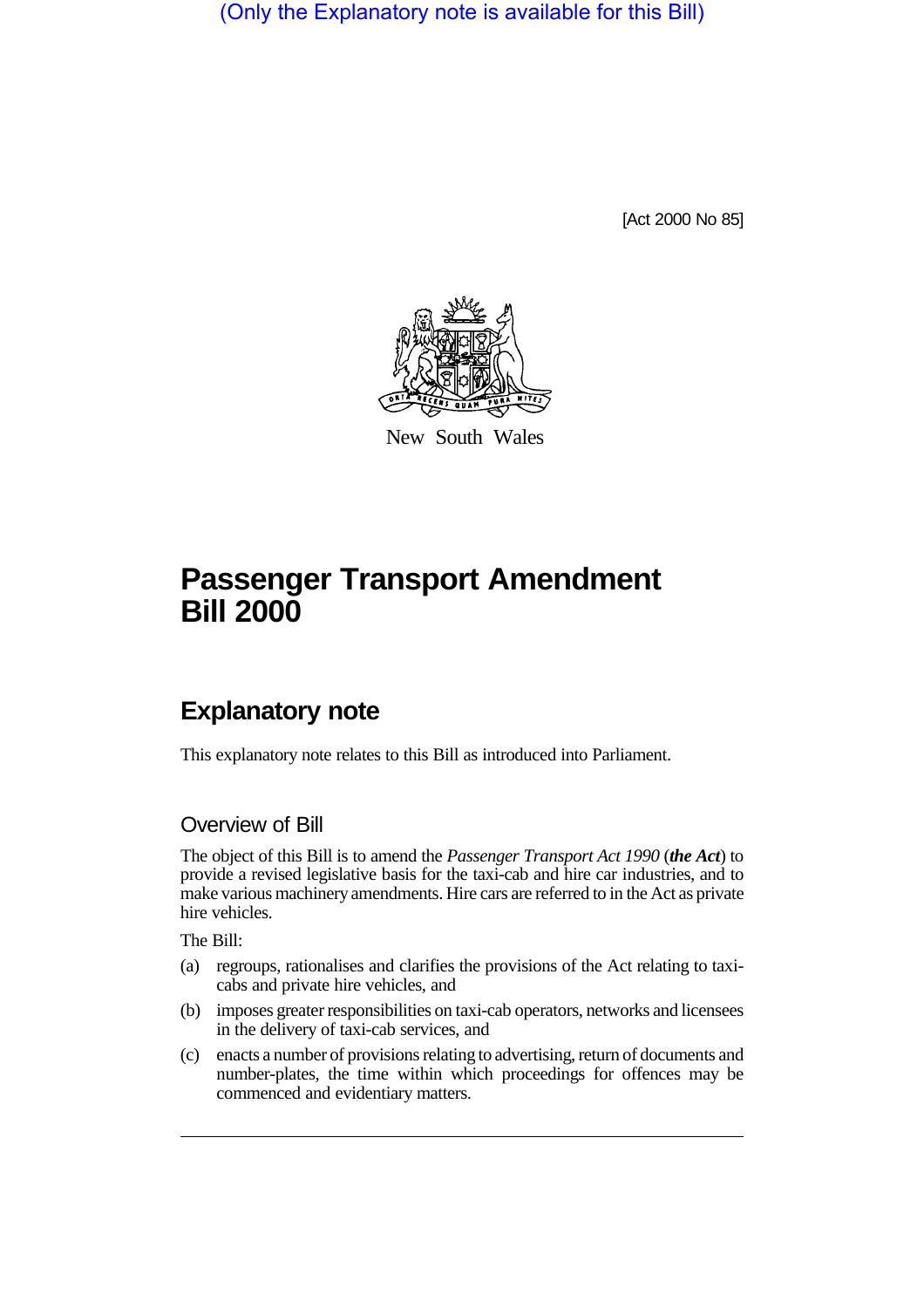Explanatory note

## Outline of provisions

**Clause 1** sets out the name (also called the short title) of the proposed Act.

**Clause 2** provides for the commencement of the proposed Act on a day or days to be appointed by proclamation.

**Clause 3** is a formal provision giving effect to the amendments to the *Passenger Transport Act 1990* set out in Schedule 1.

#### **Rearrangement of the Act—Schedule 1 [3], [4], [5], [6] and [11]**

The Bill inserts new Parts 4 and 4A into the Act to deal comprehensively with taxicabs and private hire vehicles respectively. Part 2 of the Act is amended so that it no longer deals with any of these matters. Division 1 of the existing Part 4 is largely repealed, and Division 2 of the existing Part 4 is renumbered to become Part 4B. Licences and instruments of authorisation under the Act will continue to be issued by the Director-General of the Department of Transport (*the Director-General*).

The opportunity is also being taken to rationalise the language and structure of the relevant provisions.

#### **Taxi-cab operators—Schedule 1 [6] (proposed Divisions 2 and 3 of Part 4)**

These provisions set out the basic obligations imposed on taxi-cab operators in the provision of taxi-cab services. They replace certain provisions currently in Division 1 of Part 2, and Division 1 of Part 4, of the Act. The operator's basic obligations are that:

- (a) the operator must be authorised under the Act to carry on the taxi-cab service concerned, and
- (b) the taxi-cab or taxi-cabs used in the service must be licensed under the Act, and
- (c) the operator must be affiliated with a taxi-cab network authorised under the Act, and
- (d) the operator must comply with the terms and conditions of the operator's authorisation, and
- (e) the operator must comply with such of the terms and conditions of the taxicab licence or licences as are applicable to the operator.

Taxi-cab operators will be required to be "authorised" to carry on taxi-cab services, rather than "accredited" as at present. Proposed Division 3 contains provisions relating to applications for and the grant of authorisations.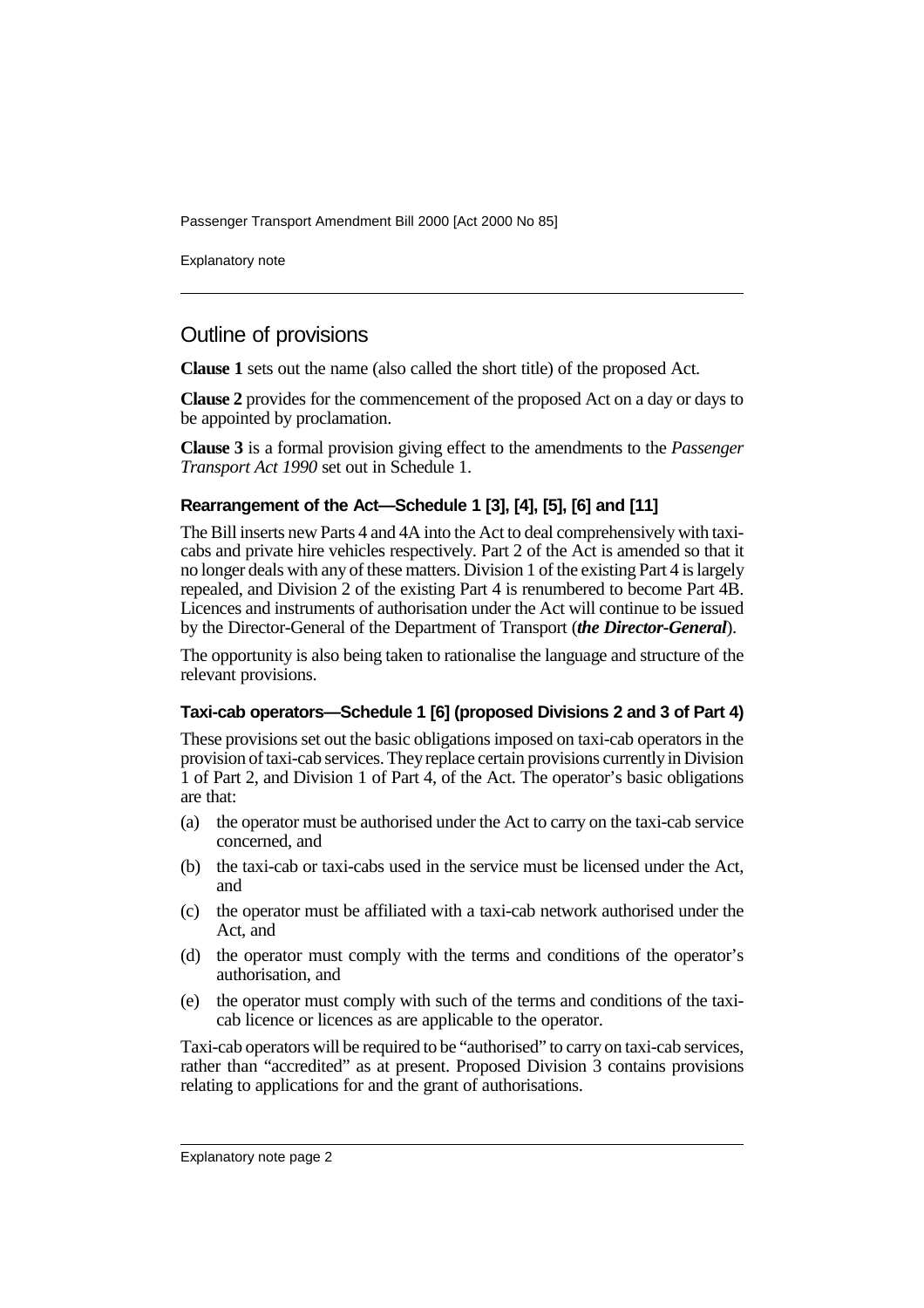Explanatory note

Proposed sections 31D and 31E provide for the conditions of a taxi-cab operator's authorisation. Among these conditions is a statutory condition requiring the taxi-cab operator to comply with service standards determined by the Director-General, including an obligation to comply with directions given by the network with which the operator is affiliated and an obligation to comply with contract determinations applicable to taxi-cab drivers.

#### **Taxi-cab licences—Schedule 1 [6] (proposed Division 4 of Part 4)**

These provisions set out the procedures for the licensing of taxi-cabs. They replace certain provisions currently in Division 1 of Part 4 of the Act. Taxi-cabs will continue to be licensed under the Act. Proposed Division 4 contains provisions relating to applications for and the grant of licences.

Proposed section 32 continues the current arrangements under which, in the case of a taxi-cab licence that is let or sublet to another person, the authority of the licence inures to the benefit of the lessee or sublessee to the exclusion of the lessor or sublessor. However, the section enables regulations or conditions to provide for requirements to remain the responsibility of the licensee, either exclusively or jointly with the lessee or sublessee.

#### **Taxi-cab drivers—Schedule 1 [6] (proposed Division 5 of Part 4)**

These provisions set out the procedures for the authorisation of taxi-cab drivers. They replace certain provisions currently in Division 2 of Part 2 of the Act. Taxicab drivers will be required to be "authorised", rather than being required to be the holders of "authorities" as at present. Proposed Division 5 contains provisions relating to applications for and the grant of authorisations.

Proposed sections 33D and 33E provide for the conditions of a taxi-cab driver's authorisation. Among these conditions is a statutory condition requiring the taxi-cab driver to comply with certain kinds of directions given to the driver by a taxi-cab network with which the taxi-cab's operator is affiliated.

#### **Taxi-cab networks—Schedule 1 [6] (proposed Division 6 of Part 4)**

These provisions set out the procedures for the authorisation of taxi-cab networks. They replace the provisions currently in section 41 of the Act. Taxi-cab networks will be required to be "authorised", rather than being subject to "authorities" as at present. Proposed Division 6 contains provisions relating to applications for and the grant of authorisations.

Proposed sections 34D and 34E provide for the conditions of a taxi-cab network's authorisation. Among these conditions are statutory conditions regarding affiliation, and service standards determined by the Director-General. Standards will consist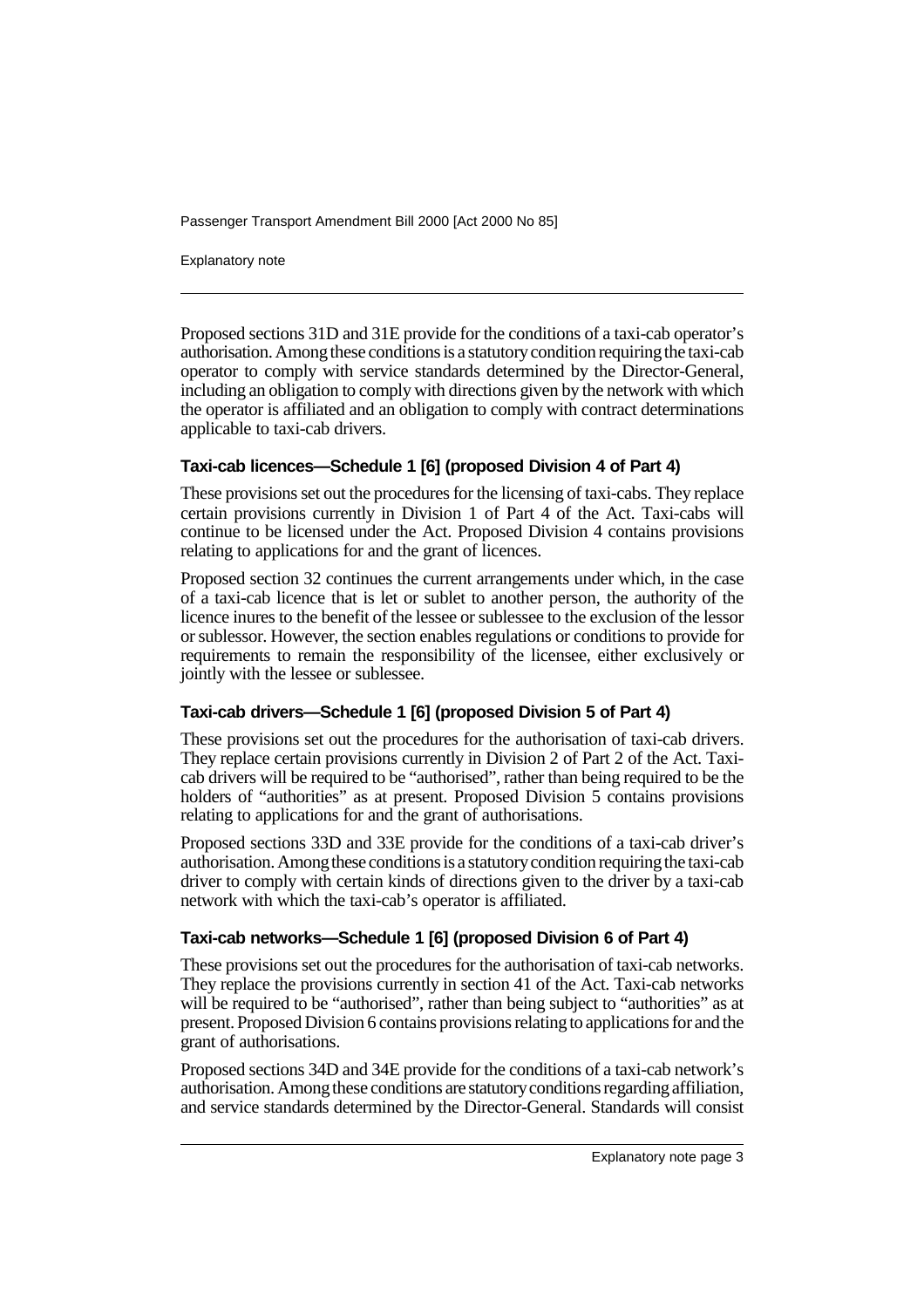Explanatory note

of requirements with which networks must themselves comply, and standards that networks must ensure taxi-cab operators and drivers comply with. Particular emphasis is placed on the obligation of networks to supervise and monitor taxi-cab operators and drivers, and to provide facilities to assist the Director-General to monitor the network's performance in this area.

#### **Private hire vehicle operators—Schedule 1 [6] (proposed Divisions 2 and 3 of Part 4A)**

These provisions set out the basic obligations imposed on private hire vehicle operators in the provision of private hire vehicle services. They replace certain provisions currently in Division 1 of Part 2, and Division 1 of Part 4, of the Act. The operator's basic obligations are that:

- (a) the operator must be authorised under the Act to carry on the private hire vehicle service concerned, and
- (b) the private hire vehicle or private hire vehicles used in the service must be licensed under the Act, and
- (c) the operator must comply with the terms and conditions of the operator's authorisation, and
- (d) the operator must comply with such of the terms and conditions of the private hire vehicle licence or licences as are applicable to the operator.

Private hire vehicle operators will be required to be "authorised" to carry on private hire vehicle services, rather than "accredited" as at present. Proposed Division 3 contains provisions relating to applications for and the grant of authorisations.

Proposed sections 38D and 38E provide for the conditions of a private hire vehicle operator's authorisation and for the variation, suspension and cancellation of such authorisations.

#### **Private hire vehicle licences—Schedule 1 [6] (proposed Division 4 of Part 4A)**

These provisions set out the procedures for the licensing of private hire vehicles. They replace certain provisions currently in Division 1 of Part 4 of the Act. Private hire vehicles will continue to be licensed under the Act. Proposed Division 4 contains provisions relating to applications for and the grant of licences.

Proposed section 39 continues the current arrangements under which, in the case of a private hire vehicle licence that is let or sublet to another person, the authority of the licence inures to the benefit of the lessee or sublessee to the exclusion of the lessor or sublessor. However, the section enables regulations or conditions to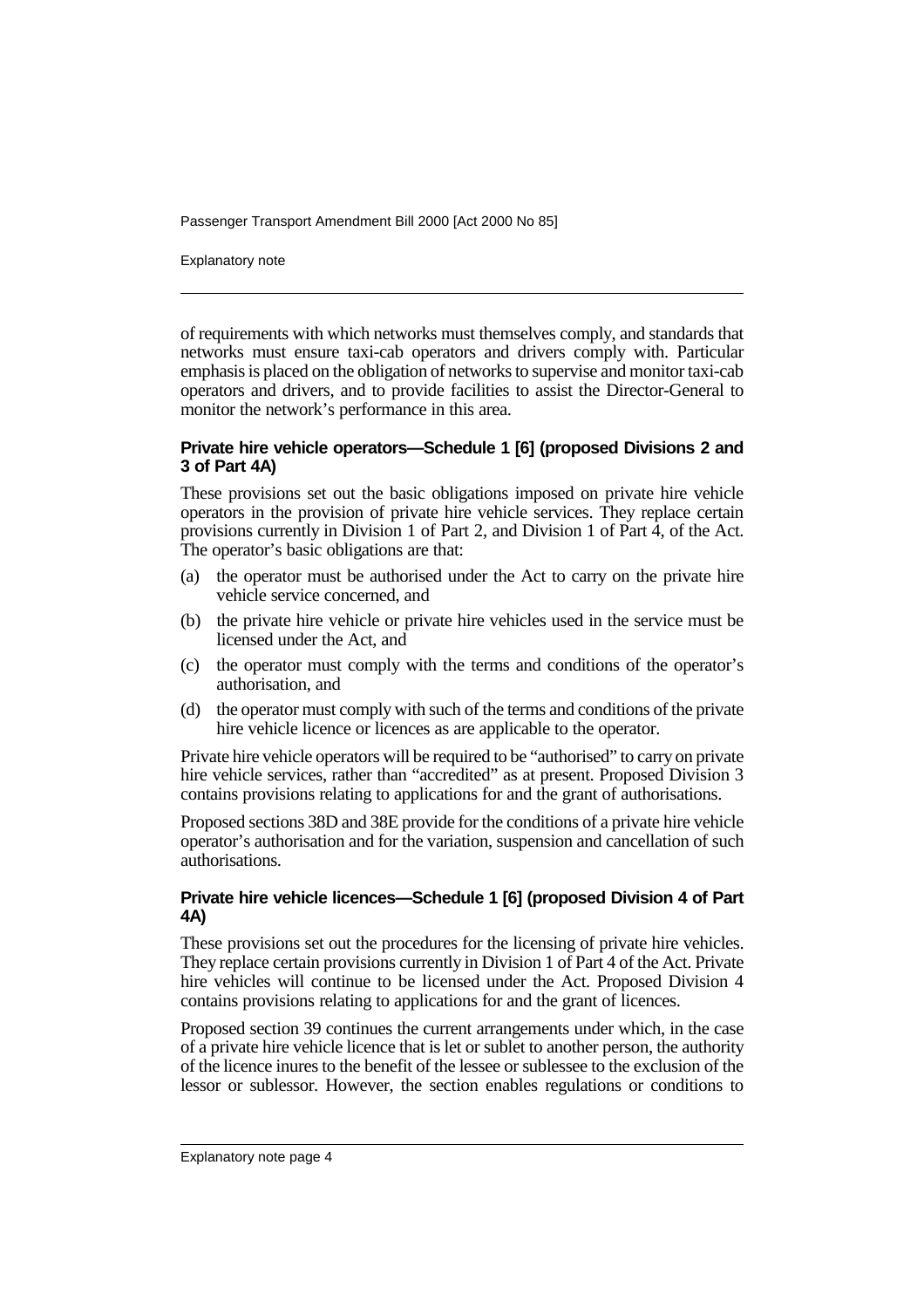Explanatory note

provide for requirements to remain the responsibility of the licensee, either exclusively or jointly with the lessee or sublessee.

#### **Private hire vehicle drivers—Schedule 1 [6] (proposed Division 5 of Part 4A)**

These provisions set out the procedures for the authorisation of private hire vehicle drivers. They replace certain provisions currently in Division 2 of Part 2 of the Act. Private hire vehicle drivers will be required to be "authorised", rather than being required to be the holders of "authorities" as at present. Proposed Division 5 contains provisions relating to applications for and the grant of authorisations.

Proposed section 40D provides for the conditions of a private hire vehicle driver's authorisation.

#### **Relocation of sections 34A and 42—Schedule 1 [7], [10] and [22]**

Section 34A (which deals with fares) is currently located in Part 4 of the Act. The Bill renumbers the section as section 60A and transfers it to Part 6 (which deals with miscellaneous matters).

Section 42 (which deals with the inspection of vehicles, premises, equipment and records) is currently located in Part 4 of the Act. The Bill renumbers the section as section 55A and transfers it to Part 6 (which deals with miscellaneous matters).

#### **Advertising—Schedule 1 [15] (proposed section 53A)**

Proposed section 53A makes it an offence to advertise a commercial service involving the operation of a vehicle if the service or vehicle is not accredited, authorised or licensed as required by the Act.

#### **Requirement to return documents or number-plates—Schedule 1 [15] (proposed section 53B)**

Proposed section 53B (1) makes it an offence not to return an authorisation, licence or other document that is suspended or cancelled. Proposed section 53B (2) makes it an offence not to return the number-plates allocated to a taxi-cab or private hire vehicle if the licence for the taxi-cab or vehicle is cancelled or suspended for more than 28 days, unless directed not to do so.

#### **Proceedings for offences—Schedule 1 [17] (proposed section 60 (3))**

Proposed section 60 (3) extends the period in which proceedings for offences under the Act may be commenced to 12 months.